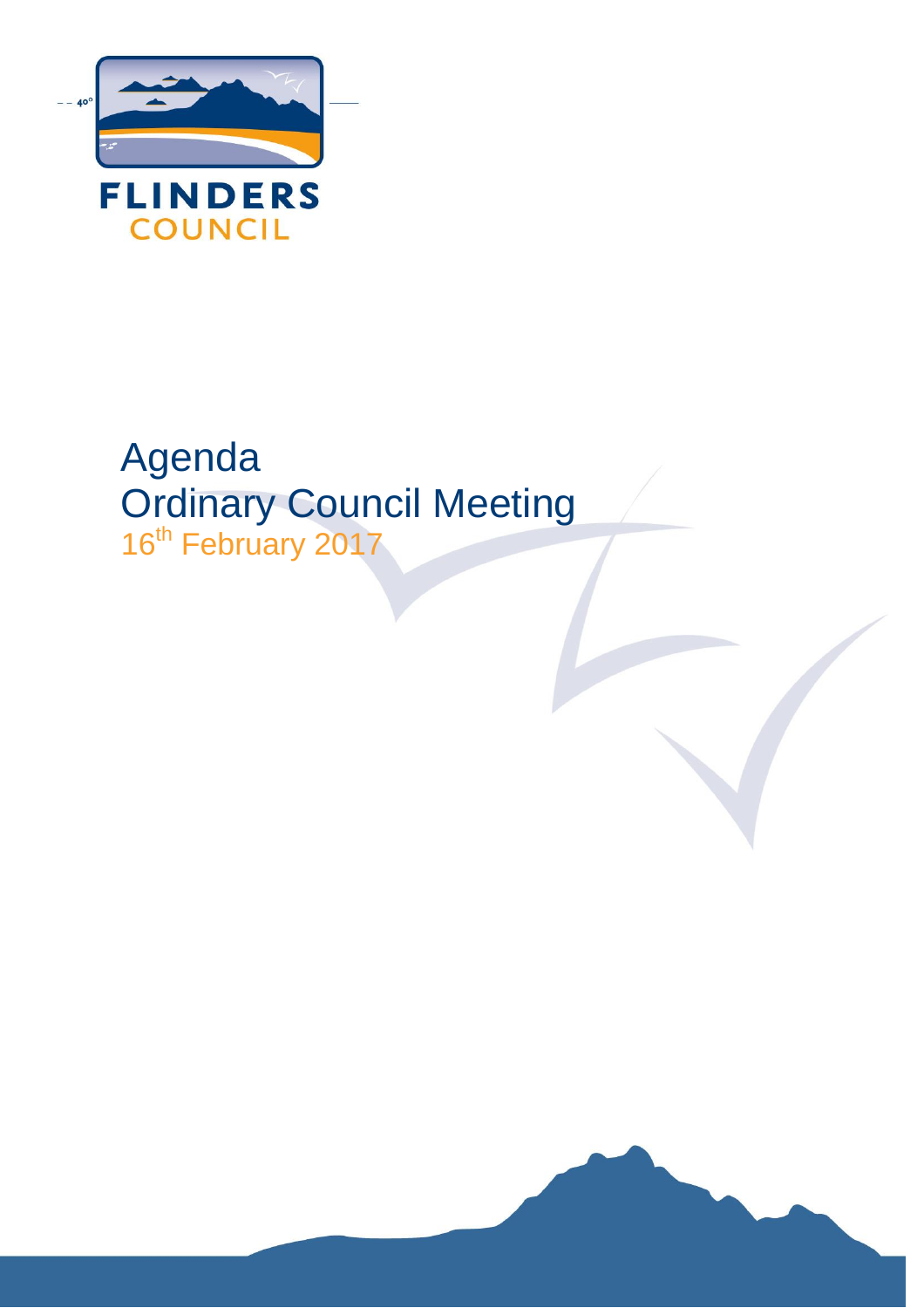# **CERTIFICATION**

"I certify that with respect to all advice, information or recommendation provided to

Council with this agenda:

- 1. The advice, information or recommendation is given by a person who has the qualifications or experience necessary to give such advice, information or recommendation, and;
- 2. Where any advice is given directly to Council by a person who does not have the required qualifications or experience that person has obtained and taken into account in that person's general advice the advice from an appropriately qualified or experienced person.

Note:  $565(1)$  of the Local Government Act 1993 requires the General Manager to ensure that any advice, information or recommendation given to the Council (or a Council Committee) is given by a person who has the qualifications or experience necessary to give such advice, information or recommendation. S65(2) forbids Council from deciding any matter which requires the advice of a qualified person without considering that advice."

Dated this 10<sup>th</sup> day of February 2017.

Bill Boehm GENERAL MANAGER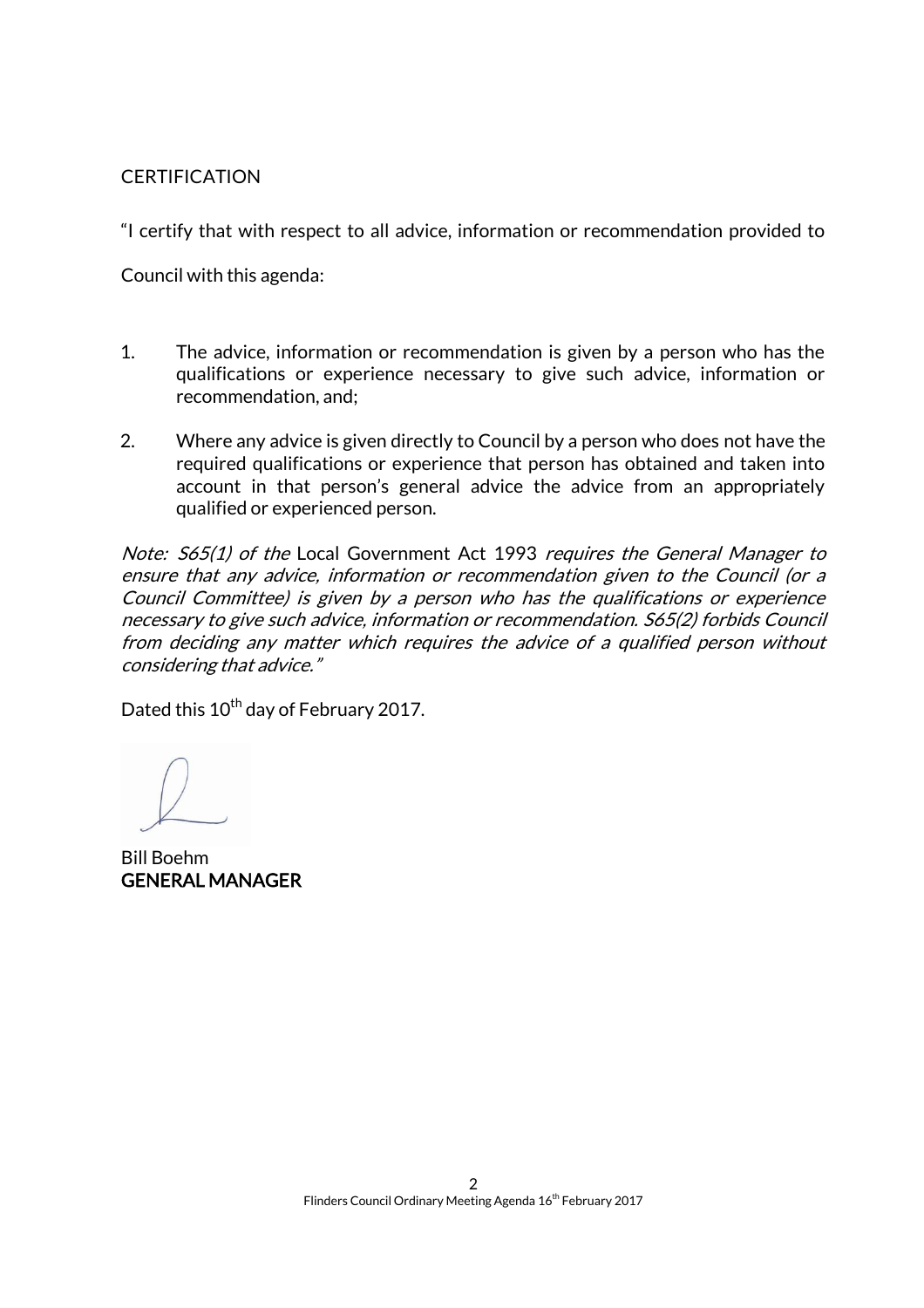# FLINDERS COUNCIL ORDINARY MEETING

# AGENDA

| DATE:                      | Thursday 16 <sup>th</sup> February 2017                  |
|----------------------------|----------------------------------------------------------|
| <b>VENUE:</b>              | <b>Furneaux Arts and Entertainment Centre, Whitemark</b> |
| <b>COMMENCING:</b> 1.00 pm |                                                          |

# PRESENT

Mayor Carol Cox Deputy Mayor Marc Cobham Cr Chris Rhodes Cr Peter Rhodes Cr Ken Stockton Cr David Williams Cr Gerald Willis

### APOLOGIES

Nil

### STAFF IN ATTENDANCE

Bill Boehm - General Manager Vicki Warden - Executive Officer

# CONFIRMATION OF MINUTES

That the Minutes from the Ordinary Council Meeting held on the  $17^{\text{th}}$  January 2017 be confirmed.

### PUBLIC QUESTION TIME

In accordance with Section 31 (1) of the Local Government (Meeting Procedures) Regulations 2015 and the Flinders Council Policy the following procedures be adhered to at public question time:-

It is the policy of the Flinders Council to allow a 'Question Time' at Ordinary Council Meetings, during which members of the public may ask questions of the Council relating to Flinders Council matters.

The basis on which questions may be asked is:

1. All questions will be addressed through the Chair (being the Mayor in normal circumstances) who will answer them as she/he sees fit. Under no circumstances will members of the gallery be permitted to address or question either elected members or officers of the Council. The Chair may delegate answers to the appropriate Councillor or staff member if appropriate.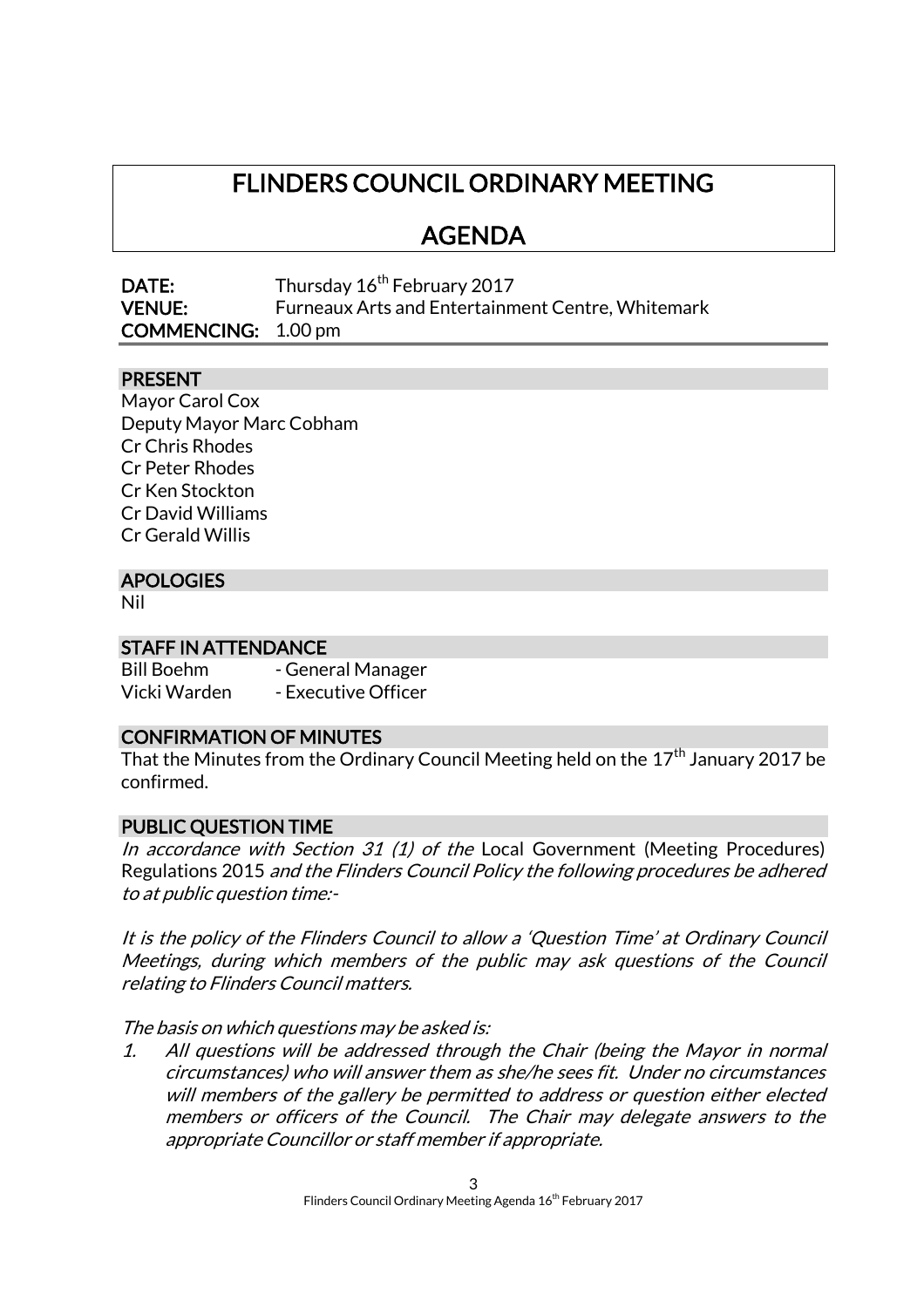- 2. Persons addressing the Chair must pay the respect due to that office. Failure to do so may mean their address is terminated without notice.
- 3. Where the answer cannot be provided immediately, it will be provided in writing within 14 days and tabled at the following Ordinary Council Meeting.
- 4. All questioners are encouraged to register their intent to question with the General Manager before the meeting. Preference will be given to those who have so registered.
- 5. Question time shall not extend longer than 30 minutes and may be divided into two 15 minute sessions.
- 6. The actual timing of the session(s) is to be immediately after the opening of the meeting and advertised with the notice of meeting.

# COUNCILLOR'S QUESTIONS ON NOTICE

Nil

# COUNCILLOR'S QUESTIONS WITHOUT NOTICE

Regulation 29 of the Local Government (Meeting Procedures) Regulations 2015 specifies that in putting a Question Without Notice a Councillor must not offer an argument or opinion, draw any inference or make any imputations except so far as may be necessary to explain the question. The Chairperson must not permit any debate of a Question without Notice or its answer.

# LATE AGENDA ITEMS

Nil

# DECLARATION OF PECUNIARY INTEREST

In accordance with Part 2 Regulation 8 (7) of the Local Government (Meeting Procedures) Regulations 2015, the Chairman of a meeting is to request Councillors to indicate whether they have, or are likely to have, a pecuniary interest in any item on the agenda.

Accordingly, Councillors are requested to advise of a pecuniary interest they may have in respect to any matter appearing on the agenda, or any supplementary item to the agenda, which the Council has resolved to deal with, in accordance with Part 2 Regulation 8 (6) of the Local Government (Meeting Procedures) Regulations 2015.

# LEAVE OF ABSENCE

Nil

# **PETITIONS**

Nil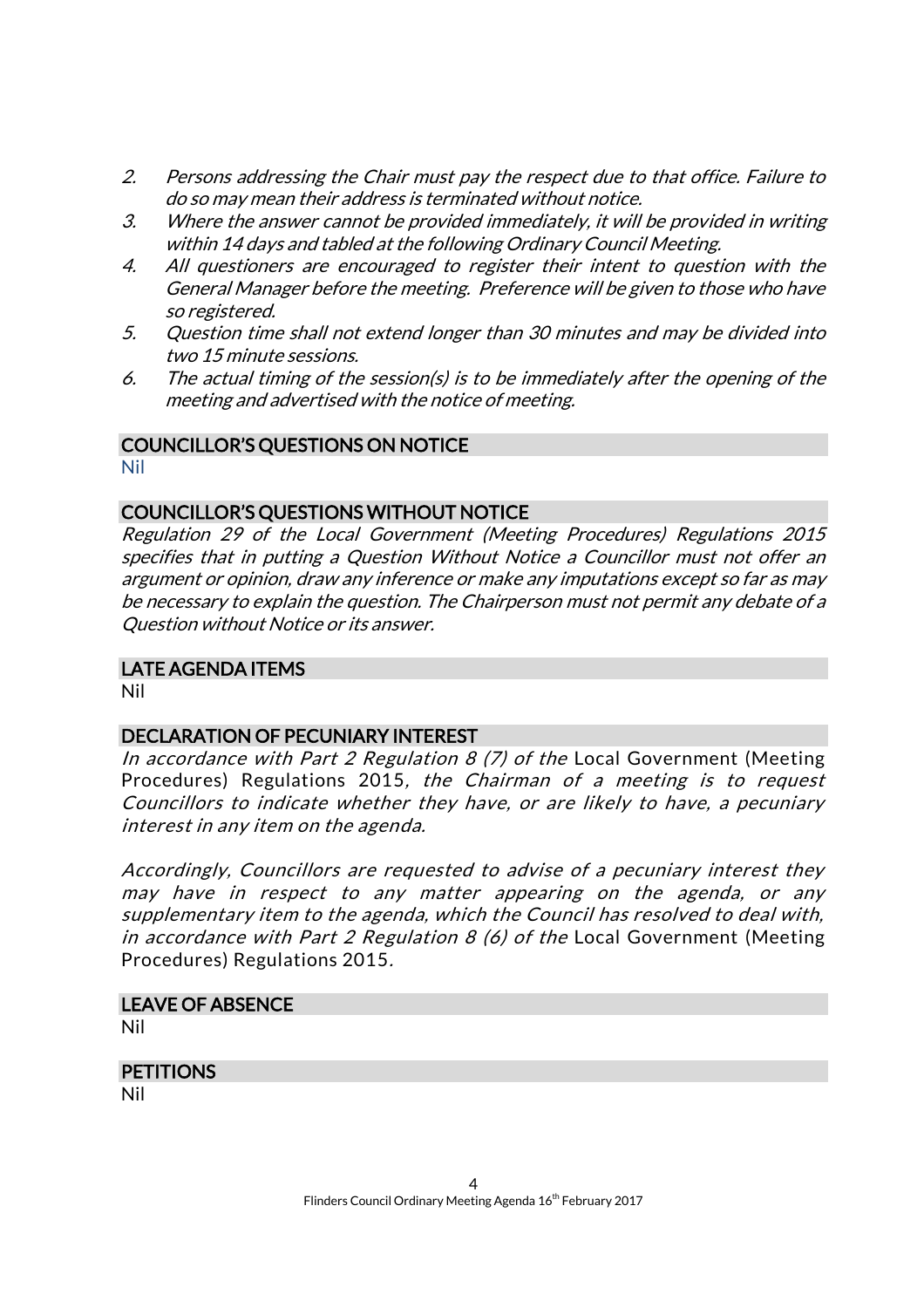# WORKSHOPS & INFORMATION FORUMS File No: COU/0205

# Council Workshop held on 2<sup>nd</sup> February 2017

Council held a Workshop on the following subjects:

- Item 1. Council Image / Professional Development
- Item 2. General Manager's Update
- Item 3. Review of Code of Tender and Contracts Policy
- Item 4. Review of Public Question Time Policy
- $\bullet$  Item 5. Legal Advice Policy
- Item 6. Flinders Island Tourism ad Business Inc. Update on Expenditure on Marketing Program
- Item 7. Sale of Land
- Item 8. Council Investments
- Item 9. Purchasing of Vehicles
- Item 10. Blue Rocks Master Plan

### Councillors Present:

Mayor Carol Cox, Deputy Mayor Marc Cobham, Cr Peter Rhodes, Cr Ken Stockton, Cr Gerald Willis and Cr David Williams.

### Apologies:

Cr Chris Rhodes

# Staff and Consultants Present:

Bill Boehm General Manager Sophie Pitchford Corporate Services Manager (Item 8 only) Robyn Cox Strategic Planner (Item 10 only)

As workshops and information sessions are for information and discussion purposes only, no decisions are made or foreshadowed at these proceedings.

# VOTING REQUIREMENTS:

Simple Majority

### RECOMMENDATION:

That the Council Workshop held on 2<sup>nd</sup> February 2017 be noted.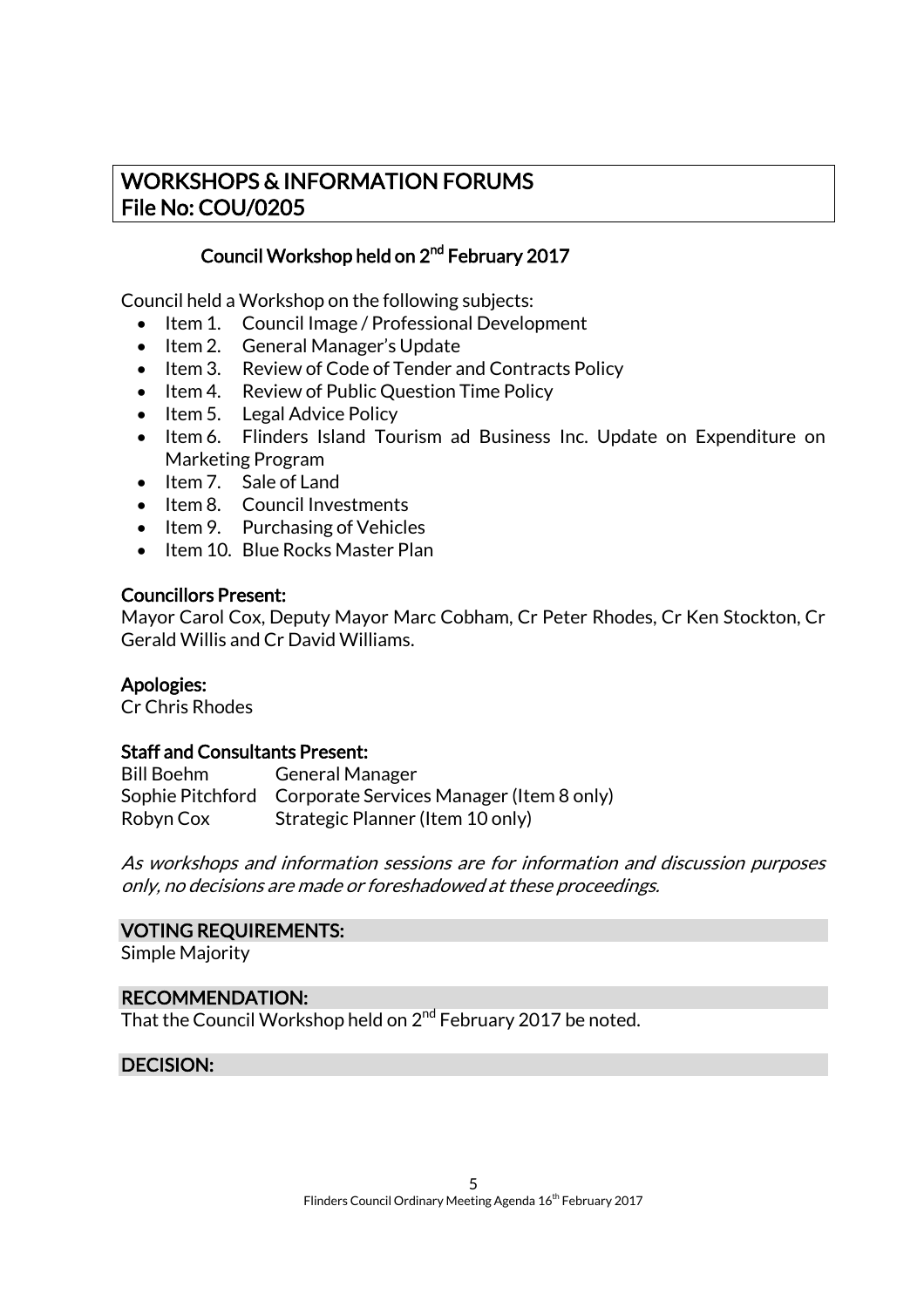# PUBLIC MEETINGS

Nil

### PUBLICATIONS/REPORTS TABLED FOR COUNCIL INFORMATION Nil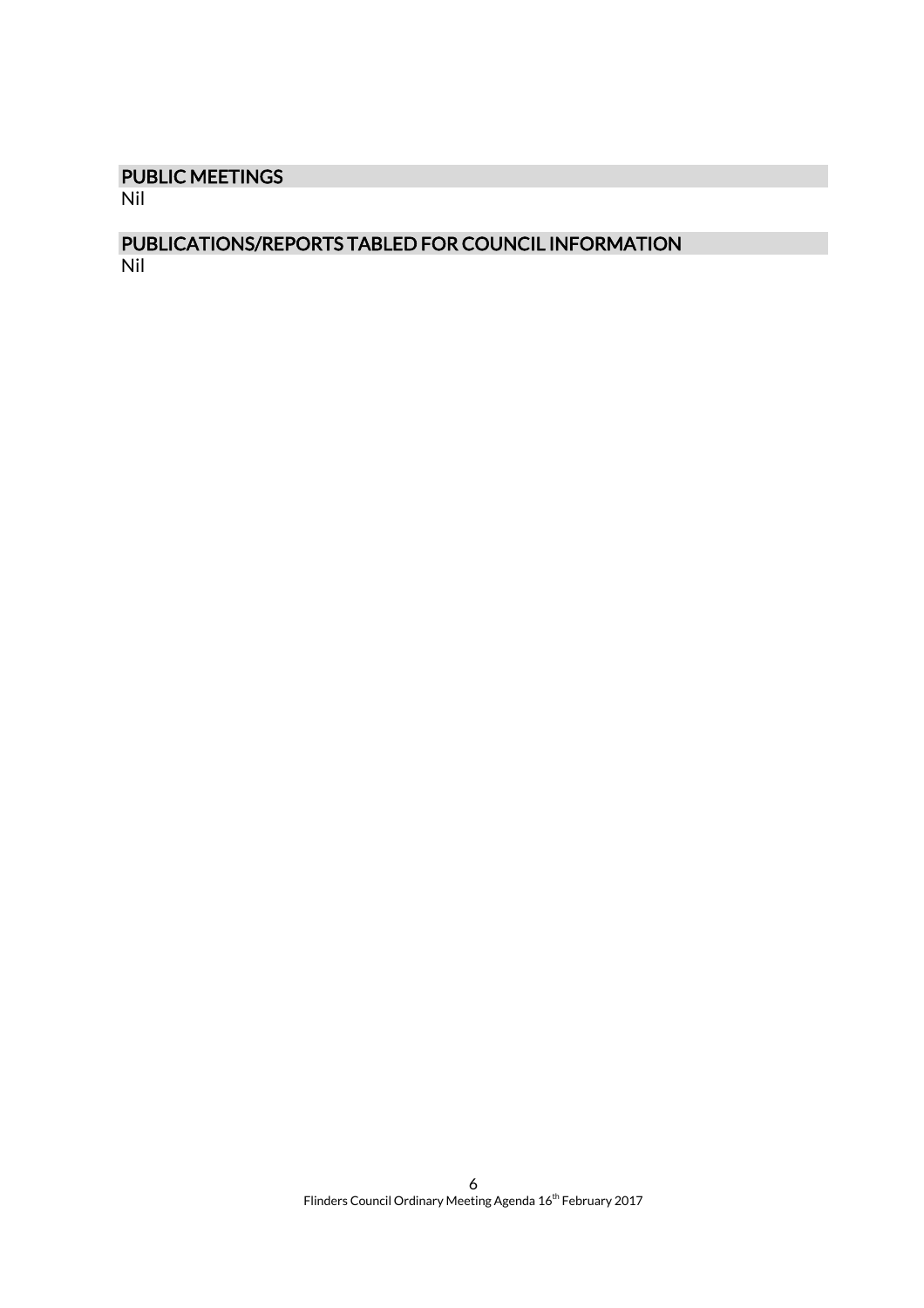# REPORTS TO BE RECEIVED

# Flinders Council Audit Panel

File No: FIN/0401

**<u>Annexure 1:</u> Flinders Council Audit Panel Meeting 3<sup>rd</sup> February 2017 Unconfirmed Minutes** 

# OFFICER'S REPORT (Bill Boehm, General Manager):

The unconfirmed minutes of the Flinders Council Audit Panel meeting held Friday 3<sup>rd</sup> February 2017 have been provided for consideration. The minutes outline what the committee has been working on to date and can now be noted by Council.

### OFFICER'S RECOMMENDATION

That the unconfirmed minutes of the Flinders Council Audit Panel meeting held Friday 3<sup>rd</sup> February 2017 be noted.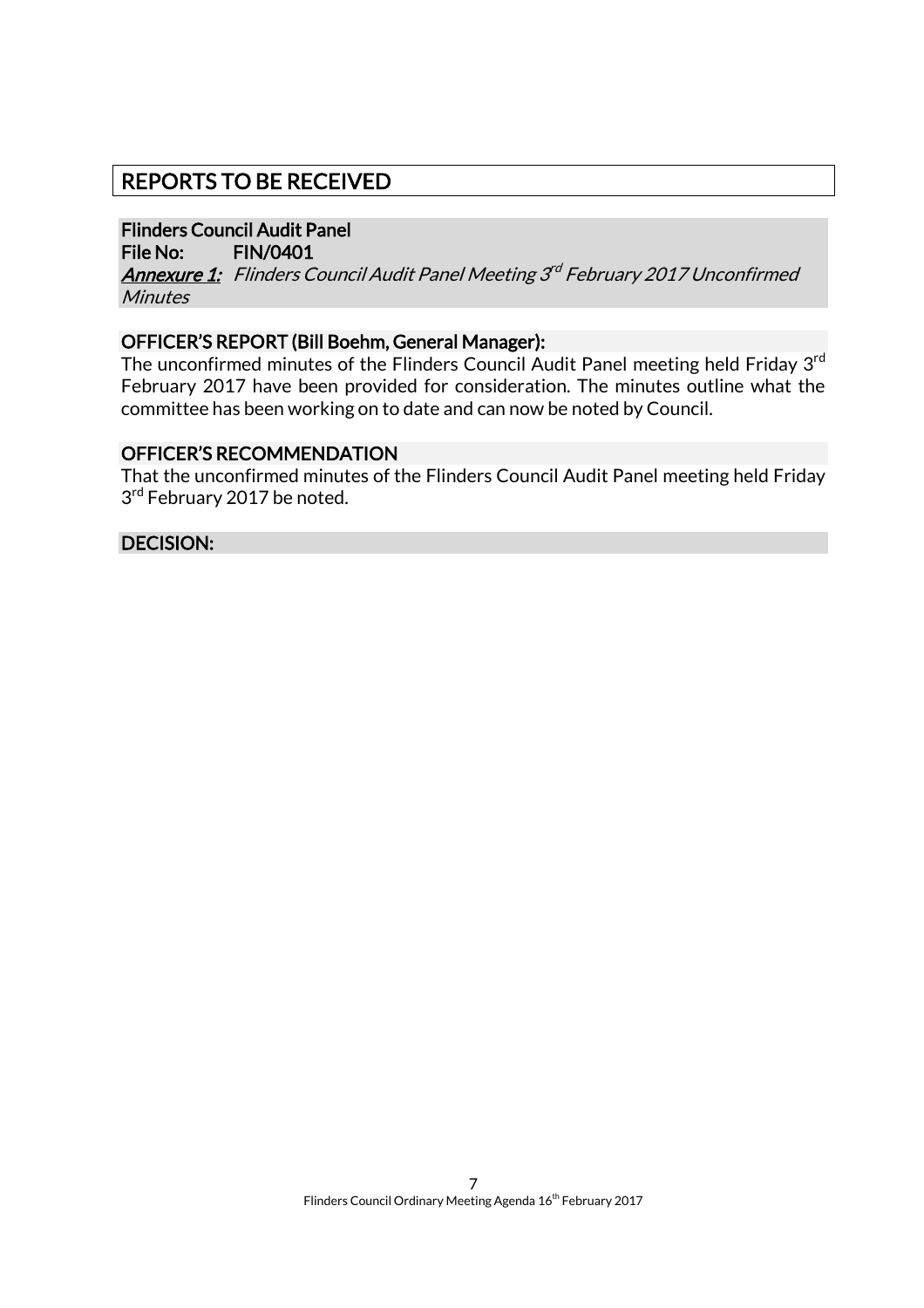# COUNCILLORS' REPORTS

### Deputy Mayor's Report<br>File No: COU/060 COU/0600

### ACTIVITIES:

| <b>DATE</b> | <b>ITEM</b>                                                    |
|-------------|----------------------------------------------------------------|
| 17/01/17    | Enquiry from resident re Emita site re-naming                  |
| 18/01/17    | Dinner meeting with Local Government of Tasmania (LGAT) Chief  |
|             | <b>Executive Officer and President</b>                         |
| 19/01/17    | Meeting with Police Commander of Northern District, Inspector  |
|             | in Charge North East Division and General Manager              |
| 19/01/17    | Council meeting with Police representatives (as above)         |
| 19/01/17    | <b>Monthly Council Meeting</b>                                 |
| 20/01/17    | Assisted Emita Hall Special Committee members to operate bar   |
|             | as fundraiser for Acoustic Supper event for Furneaux Islands   |
|             | Festival                                                       |
| 20/01/17    | Assisted with pack up and "bump-out" of Acoustic Supper event  |
| 21/01/17    | Attended Furneaux Islands Festival Market Day in Whitemark     |
| 22/01/17    | Assisted with barbecue for Furneaux Islands Festival Community |
|             | Day event                                                      |
| 24/01/17    | Meeting with Emita resident re roadside vegetation<br>being    |
|             | unsightly and a bushfire risk                                  |
| $24/01 -$   | <b>Acting Mayor</b>                                            |
| 01/02/17    |                                                                |
| 02/02/17    | <b>Council Workshop</b>                                        |
| 02/02/17    | Enquiry from resident re Quarry Development Application        |

### CORRESPONDENCE IN:

| <b>DATE</b> | <b>WHO</b>                    | <b>SUBJECT</b>          |
|-------------|-------------------------------|-------------------------|
| 27/01/17    | Maree Tetlow, Chief           | Issues with NBN rollout |
|             | <b>Executive Officer, NBN</b> |                         |
|             | Tasmania                      |                         |

### CORRESPONDENCE OUT:

| <b>DATE</b> | <b>WHO</b>                    | <b>SUBJECT</b>                           |
|-------------|-------------------------------|------------------------------------------|
| 28/01/17    | Maree Tetlow, Chief           | Response re NBN rollout                  |
|             | <b>Executive Officer, NBN</b> |                                          |
|             | Tasmania                      |                                          |
| 30/01/17    | Robyn Dilger                  | Congratulations on Australia Day honours |
| 30/01/17    | <b>Mhairi Bradley</b>         | Congratulations on Australia Day honours |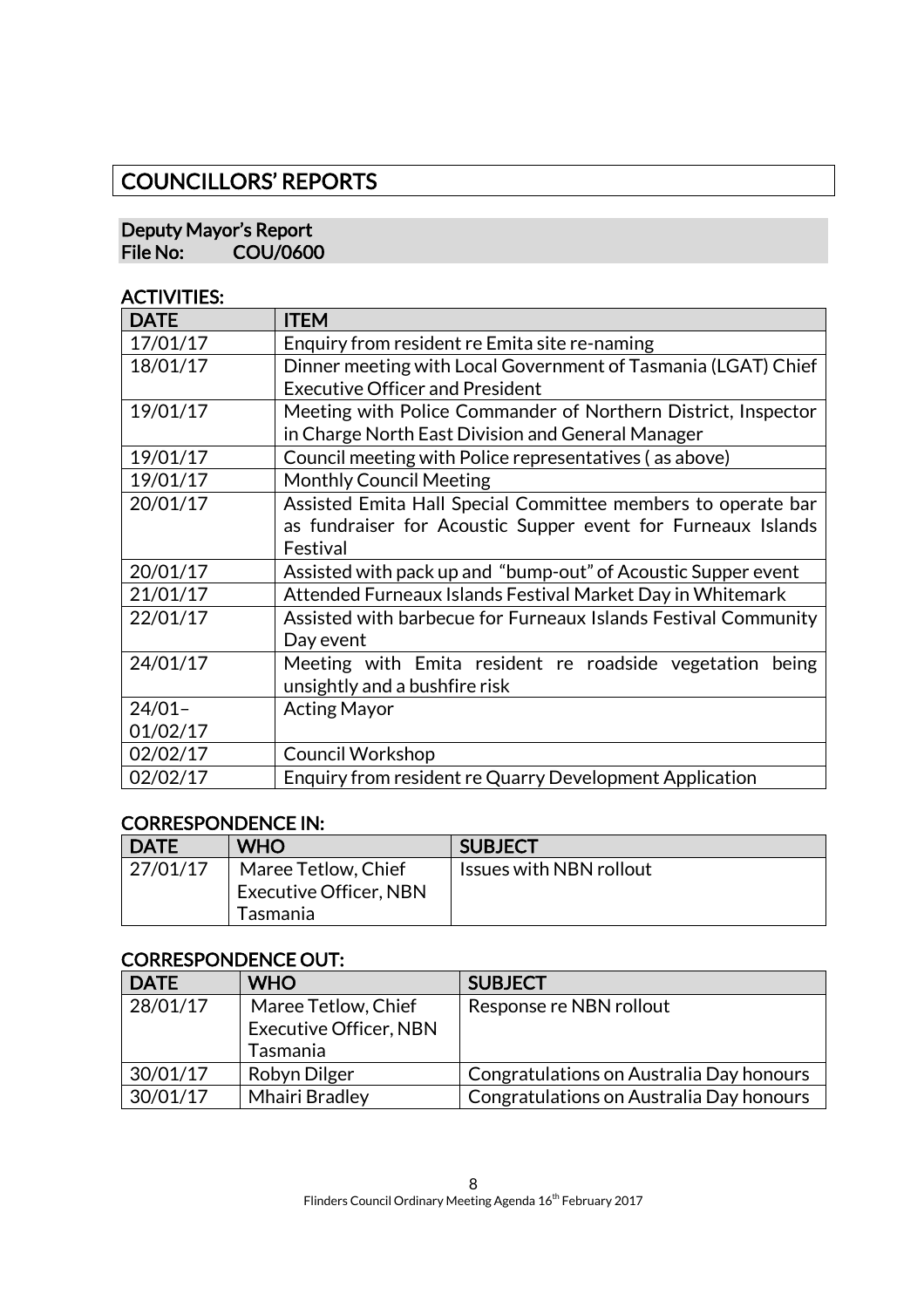# RECOMMENDATION:

That the Deputy Mayor's report be received.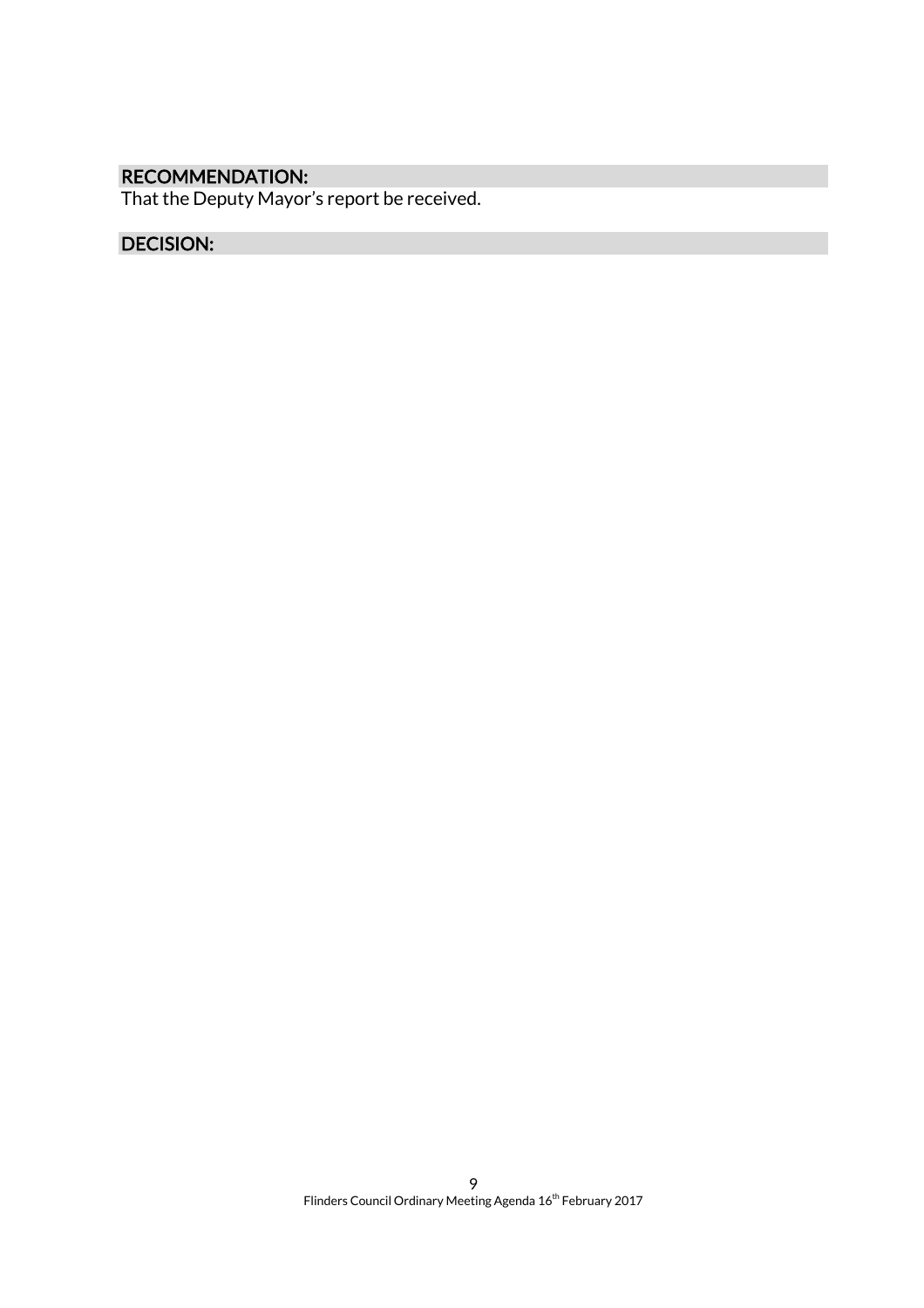# Report from Councillor Gerald Willis as the Flinders Council Representative on TasWater Owners' Representatives Committee COU/0312

| <b>DATE</b> | <b>WHO</b>                                                                                                                               | <b>SUBJECT</b>                                                                                                                                                                           |
|-------------|------------------------------------------------------------------------------------------------------------------------------------------|------------------------------------------------------------------------------------------------------------------------------------------------------------------------------------------|
| 25/01/17    | <b>Email from Kimbra</b><br>Constantine, Executive<br>Assistant to Ailsa Sypkes,<br>General Manager Legal and<br>Governance for TasWater | Advising that a quarterly update to<br>Owners' Representatives will be<br>provided in the northern region on<br>Thursday 10 August at 2:00 pm in<br>Launceston - I replied as an apology |
| 25/01/17    | <b>Email from Kimbra</b><br>Constantine, Executive<br>Assistant to Ailsa Sypkes,<br>General Manager Legal and<br>Governance for TasWater | Advising that a General Meeting will be<br>held on Thursday 11 May at 10:00 am in<br>Launceston - I replied as a tentative<br>attendee                                                   |
| 25/01/17    | <b>Email from Kimbra</b><br>Constantine, Executive<br>Assistant to Ailsa Sypkes,<br>General Manager Legal and<br>Governance for TasWater | Advising that an Annual General Meeting<br>will be held on Thursday 9 November at<br>10:30 am in Launceston - I replied as an<br>attendee.                                               |
| 27/01/17    | Letter from Eamon Sullivan,<br>Program Manager Price and<br>Service Plan to Mayor Cox                                                    | Advising that a Consultation Issues Paper<br>for Price and Service Plan 3 had been<br>released and that submissions can be<br>made until 17 February 2017                                |
| 27/01/17    | Email from Ailsa Sypkes,<br>General Manager Legal and<br>Governance for TasWater                                                         | Advising that a quarterly update to<br>Owners' Representatives will be<br>provided in the northern region on Friday<br>17 February 2017 - I replied as an<br>apology                     |
| 02/02/17    | <b>Email from Kimbra</b><br>Constantine, Executive<br>Assistant to Ailsa Sypkes,<br>General Manager Legal and<br>Governance for TasWater | Advising that a quarterly update to<br>Owners' Representatives will be<br>provided in the northern region on<br>Thursday 23 February 2017 - I replied as<br>an apology                   |

# CORRESPONDENCE IN:

### RECOMMENDATION:

That the report from Councillor Gerald Willis as the Flinders Council Representative on TasWater Owners' Representatives Committee be received.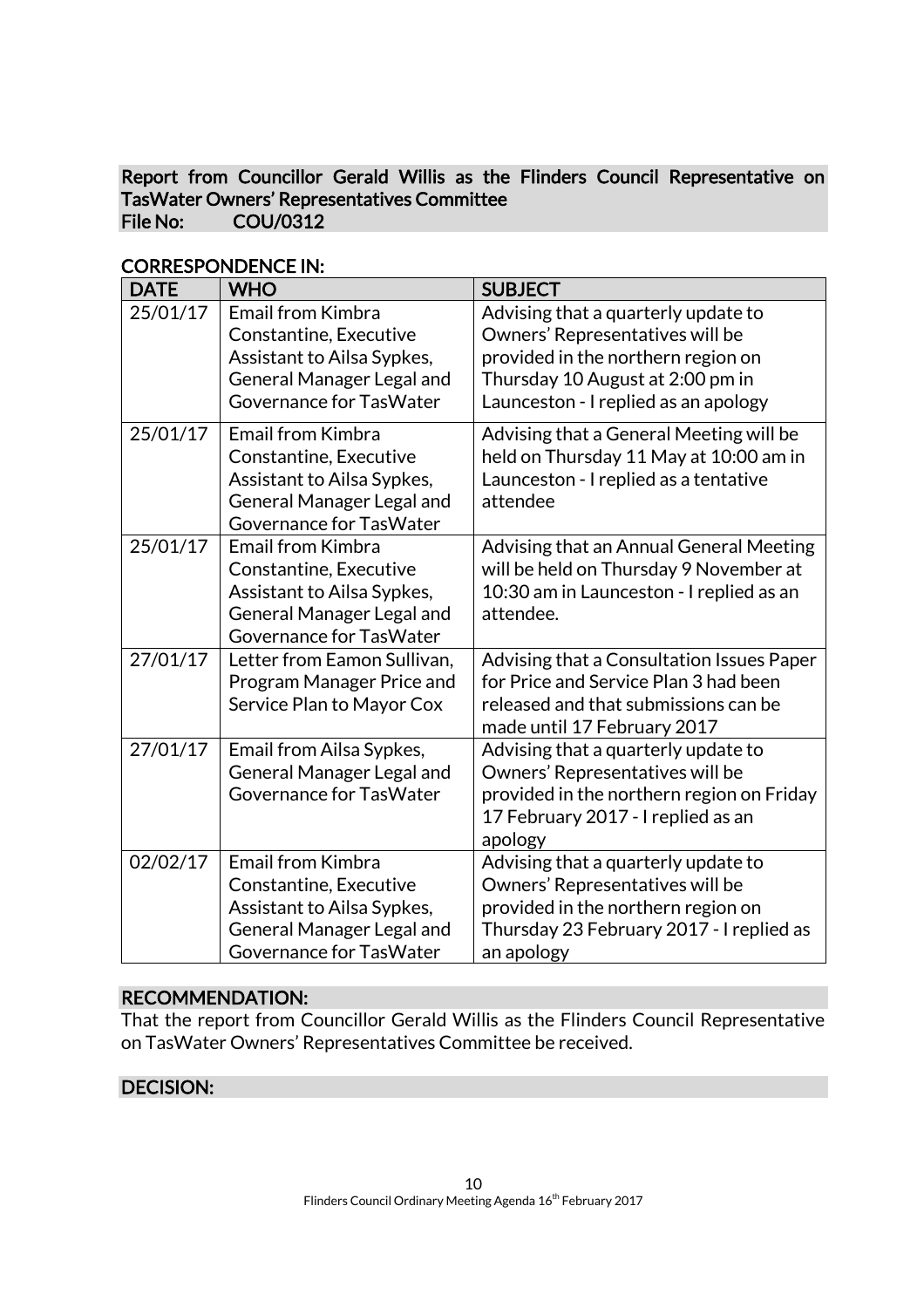# MAYOR'S REPORT:

| <b>ACTION</b>            | <b>Information</b> |
|--------------------------|--------------------|
| <b>PROPONENT</b>         | Mayor C Cox        |
| <b>FILE REFERENCE</b>    | COU/0600           |
| <b>ASSOCIATED PAPERS</b> | Nil                |

# REPORT:

### APPOINTMENTS:

| 19/01/17  | Council Meeting with K Stephenson, Chief Executive Officer and Mayor<br>D Chipman, President of Local Government Association of Tasmania<br>(LGAT) |
|-----------|----------------------------------------------------------------------------------------------------------------------------------------------------|
| 19/01/17  | <b>Ordinary Meeting of Council</b>                                                                                                                 |
| 20/01/17  | Furneaux Islands Festival Acoustic Supper at Emita Hall                                                                                            |
| 21/01/17  | <b>Furneaux Islands Festival Street Market at Whitemark</b>                                                                                        |
| 21/01/17  | Furneaux Islands Festival Veranda Music at Lady Barron Furneaux                                                                                    |
|           | Tavern                                                                                                                                             |
| 22/01/17  | <b>Furneaux Islands Festival Community Day at Lady Barron Flinders</b>                                                                             |
|           | <b>Island Aboriginal Association Inc. Park</b>                                                                                                     |
| 23/01/17  | Interview with Mercury re Weekend Magazine                                                                                                         |
| $24/01 -$ | Deputy Mayor, Cr Marc Cobham as Acting Mayor                                                                                                       |
| 01/02/17  |                                                                                                                                                    |
| 02/02/17  | <b>Council Workshop</b>                                                                                                                            |
| 05/02/17  | Flinders Island Fresh Farmers Market at Furneaux Tavern                                                                                            |

Northern Tasmania Development Corporation (NTDC):

The constitution for the new Corporation as previously approved by Council has been amended to fit with the requirements of the Australian Securities and Investments Commission (ASIC) for registration, making it as bland as possible. The changes made are not substantive changes to the structure of the intent of the documentation and previous arrangements made between member councils and NTDC and a "Letter of Comfort" regarding the changes has been supplied by the solicitor.

Undertaking the above enables the 'voluntary transfer' of Northern Tasmania Development as an association to NTDC Limited to be effected.

# Emita Walkway:

At the October Ordinary Council Meeting, Council agreed to accept the donation of a strip of land two metres wide for a walking track between the Port Davey and Allports Roads at Emita (Motion 244.10.2016). Due to practicalities that have since arisen, including drainage issues, the development of the track will no longer proceed. The receipt of correspondence to Councillors from the land owner regarding the changed circumstances is recorded in this report.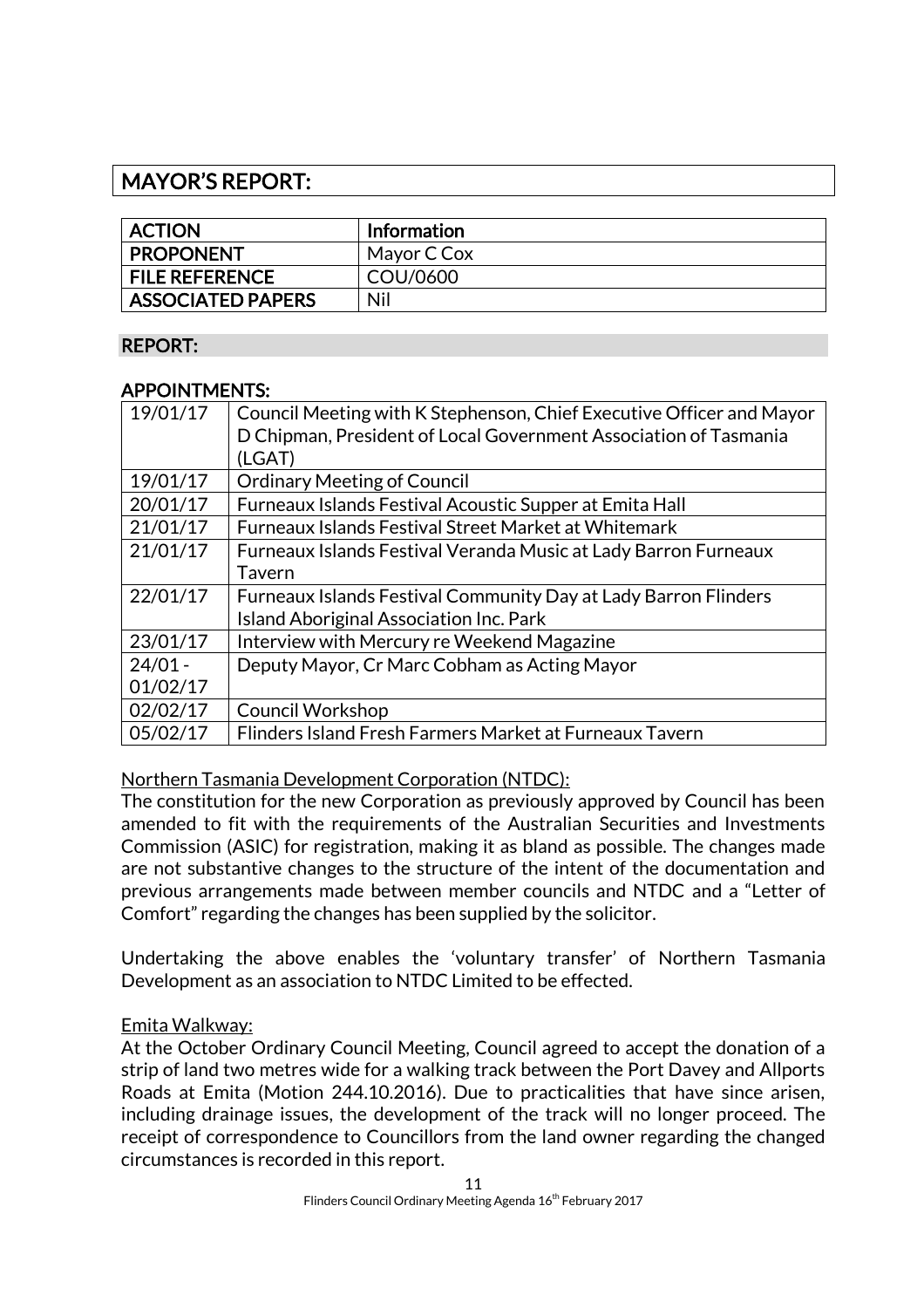### Furneaux Islands Festival:

On attending all the Festival events, I was amazed at the scope of the music and talent supporting each event and it was great to see the Festival so well supported by Community and visitors to the Island.

I thank the Flinders Island Aboriginal Association Inc. as a major partner with Council in bringing the Festival to fruition. I sincerely thank all who put so much work into making the Festival not just happen, but be the very interesting and well-run event it was, especially those who did all the lead up work, the setting up and dismantling, the store holders, volunteers and those who made donations in any shape or form.

The Community Day on the Sunday that provided free food and entertainment to attendees was extremely well supported and showcased local food and talent along with two well-known chefs making our usually very edible food even more delightful to eat.

I thank the State Government for their support through the Great Australia Day Initiative, which provided grant funds for the Community Day - a celebration of our nationality, of being who we are, living where we live.

### Mercury Weekend Magazine Article

The Mercury Tasweekend Magazine is planning to run a front cover story around life on an Island with the focus being on lifestyle for kids and families, with economic development as an underlying thread. Sally Glaetzer is their features writer. The article should appear in the near future.

| <b>DATE</b> | <b>WHO</b>                     | <b>SUBJECT</b>                             |
|-------------|--------------------------------|--------------------------------------------|
| 14/12/16    | Hon Peter Gutwein MP,          | <b>State Planning Provisions and Local</b> |
|             | Minister for Planning          | <b>Provision Schedules</b>                 |
|             | and Local Government           |                                            |
| 14/12/16    | M Easton, CEO, Integrity       | Determination of the Board of the          |
|             | Commission                     | <b>Integrity Commission</b>                |
| 14/01/17    | Mr P Guichelaar                | Fire risk to Darling Ranges and proposed   |
|             |                                | development                                |
| 16/01/17    | Mrs J Youl, Secretary          | Meeting Agenda for Executive Meeting on    |
|             | <b>Flinders Island Tourism</b> | 19th January 2017                          |
|             | and Business Inc. (FITBI)      |                                            |
| 20/01/17    | <b>Senator David Bushby</b>    | <b>Building Better Regions Fund</b>        |
| 23/01/17    | Mr J Dick, Chair,              | Response to Mayor's letter                 |
|             | <b>Flinders Council Audit</b>  |                                            |
|             | Panel                          |                                            |
| 25/01/17    | Mr DavidO' Laughlin,           | A letter of introduction                   |

# CORRESPONDENCE IN: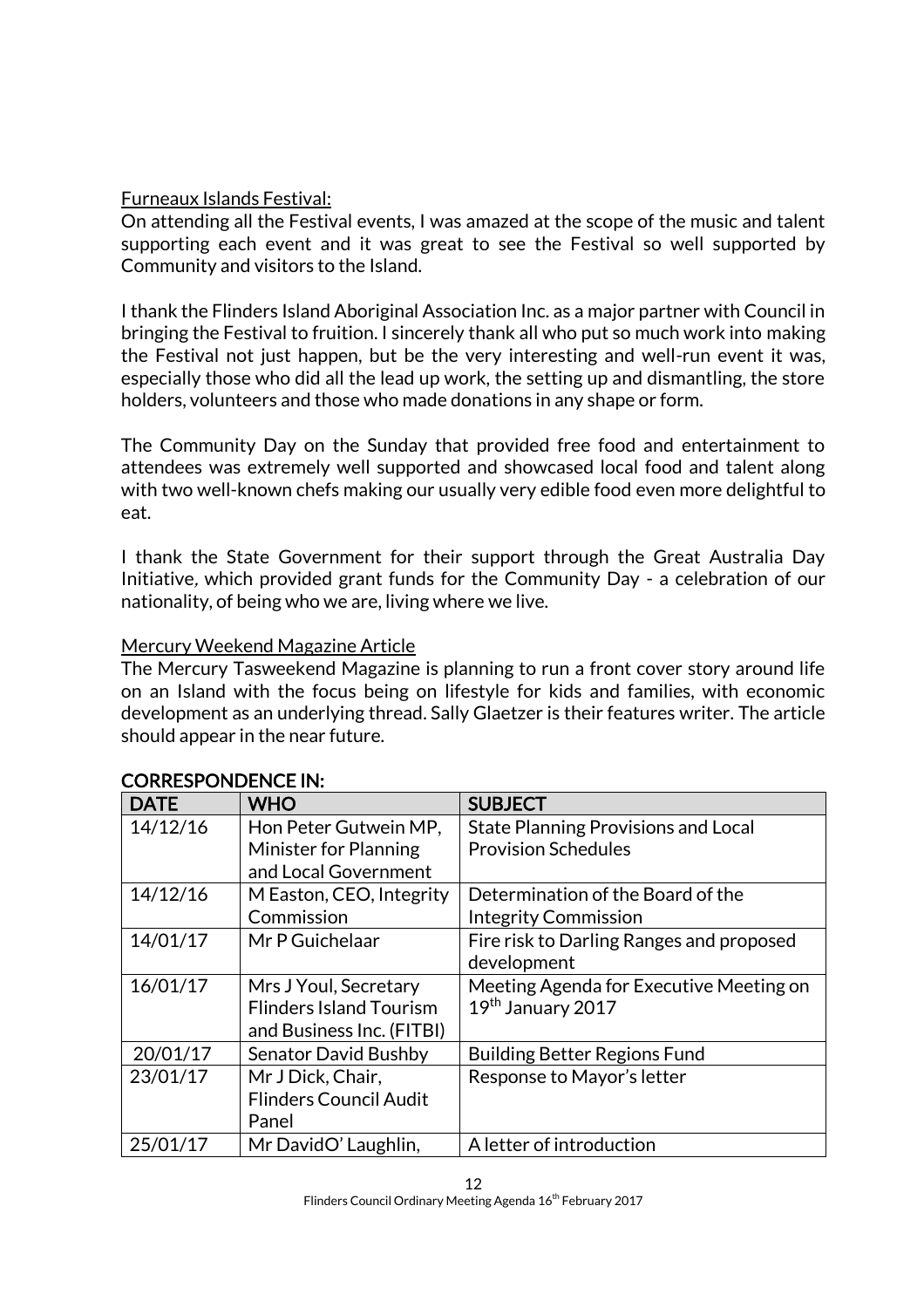| <b>DATE</b> | <b>WHO</b>                                         | <b>SUBJECT</b>                                                                       |
|-------------|----------------------------------------------------|--------------------------------------------------------------------------------------|
|             | President, Australian                              |                                                                                      |
|             | <b>Local Government</b>                            |                                                                                      |
|             | Association                                        |                                                                                      |
| 27/01/17    | M Hobbs, TasWater                                  | TasWater - Consultation Issues Paper for                                             |
|             |                                                    | Price and Service Plan 3                                                             |
| 27/01/17    | M Tetlow, CEO,                                     | <b>Gathering Information - NBN Difficulties</b>                                      |
|             | Northern Tasmania                                  | with Connections                                                                     |
|             | Development (NTD)                                  |                                                                                      |
| 28/01/17    | A Spykes, TasWater                                 | Quarterly Report to Owners'                                                          |
|             |                                                    | Representatives                                                                      |
| 28/01/17    | T Clark, NTD                                       | Public hearing for Telecommunications                                                |
|             |                                                    | Universal Service Obligation inquiry                                                 |
| 29/01/17    | Ms J Lynch                                         | Palana boundary fence                                                                |
| 31/01/17    | <b>Tasmanian Audit Office</b>                      | Determination of Audit Fees for the year                                             |
|             |                                                    | ending 30 <sup>th</sup> June 2017                                                    |
| 31/01/17    | R Banks,                                           | Annual Report 2015-16                                                                |
|             | Antidiscrimination                                 |                                                                                      |
|             | Commissioner                                       |                                                                                      |
| 02/02/17    | Mrs J Youl, Secretary,                             | Thank you receiving FITBI presentation on                                            |
|             | <b>FITBI</b>                                       | the 2 <sup>nd</sup> February                                                         |
| 02/02/17    | Ten Days on the Island                             | Invitation to celebrate the 2017 Ten Days                                            |
|             |                                                    | on the Island Festival                                                               |
| 02/02/17    | Mrs J Youl, Secretary,                             | Executive Meeting Minutes - 19 <sup>th</sup> January                                 |
|             | <b>FITBI</b>                                       | 2017                                                                                 |
| 02/02/17    | E Christie, Clariden                               | Request for Topics, Australia Affordable                                             |
|             | <b>Global Conferences</b>                          | Housing: Tackling Australia's Housing                                                |
|             |                                                    | <b>Affordability Crisis</b>                                                          |
| 02/02/17    | S Watson, LGAT                                     | Vale, former Central Highlands Mayor,                                                |
|             |                                                    | Dierdre Flint OAM                                                                    |
| 03/02/17    | M Tetlow, CEO,                                     | Early notice of appointment of director for                                          |
|             | Northern Tasmania                                  | Northern Tasmania Development                                                        |
|             | Development                                        | Corporation                                                                          |
| 03/02/17    | Mr. S Dwyer, Principal,                            | Response to letter re the annual Dux                                                 |
|             | <b>Flinders Island District</b>                    | Award donated by Flinders Council                                                    |
| 06/02/17    | High School<br>Mr G Walker                         |                                                                                      |
|             |                                                    | Re walkway and motion 224.09.2016                                                    |
| 06/02/17    | E McNally-Smith, Digital<br><b>Innovation Team</b> | Free online courses to improve mental<br>health through University of Tasmania       |
|             |                                                    |                                                                                      |
| 06/02/17    | M Tetlow, CEO, NTD                                 | Delay in the 'voluntary transfer' of NTD as<br>an association to NTDC Limited due to |
|             |                                                    | <b>ASIC</b> requirements                                                             |
| 06/02/17    | Mr R Lamplugh, Ochre                               | Response to query about medical service                                              |
|             | Health                                             | to the Furneaux Group                                                                |
|             |                                                    |                                                                                      |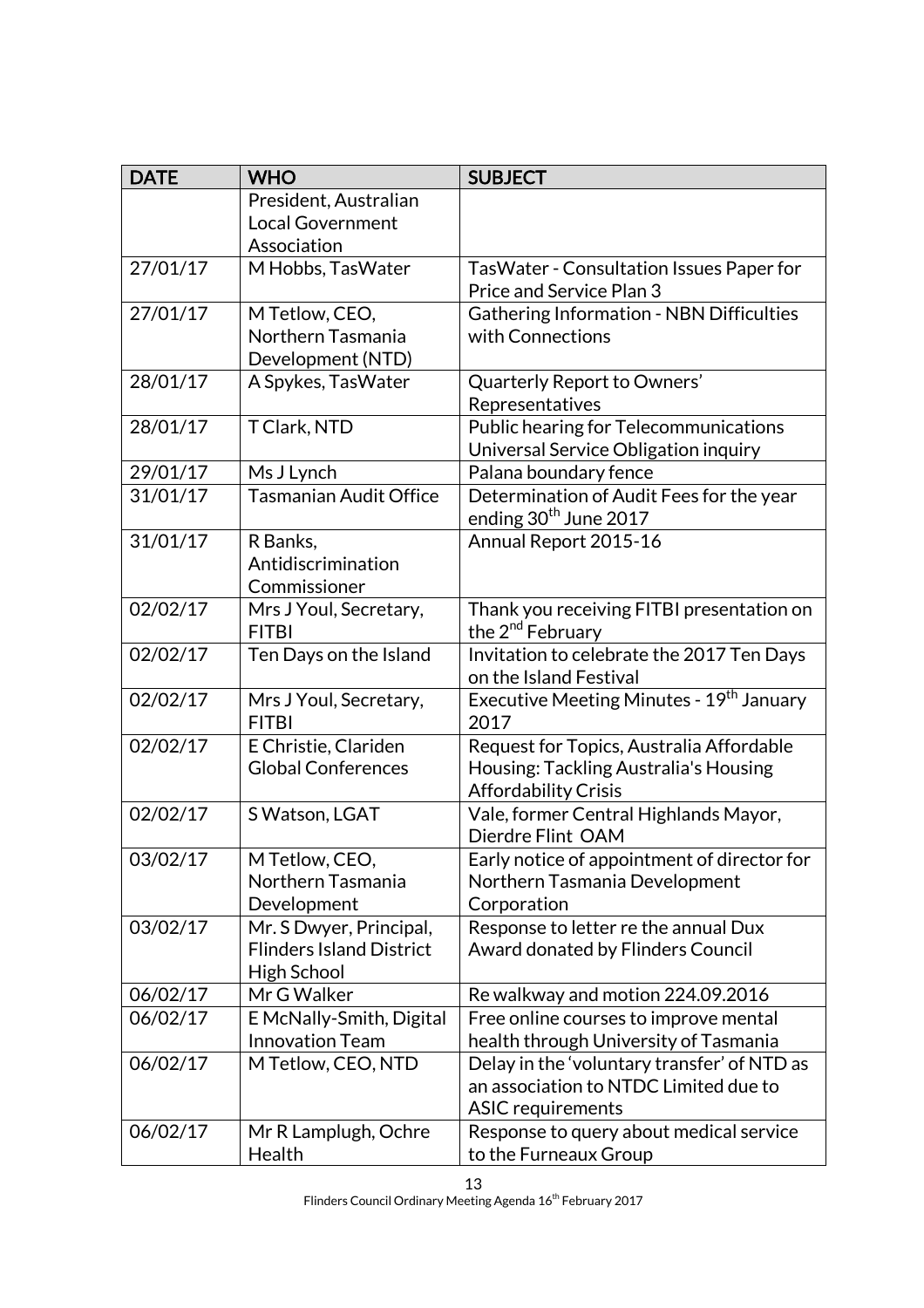| <b>DATE</b> | <b>WHO</b>            | <b>SUBJECT</b>                                          |
|-------------|-----------------------|---------------------------------------------------------|
| 06/02/17    | Hon Peter Gutwein MP, | <b>State Planning Provisions and Local</b>              |
|             | Minister for Planning | Provision Schedules and Accommodation                   |
|             | and Local Government  | Sharing Policy to take effect 1 <sup>st</sup> July 2017 |
| 08/02/17    | Ratepayer             | Citizenship inquiry                                     |
| 08/02/17    | Mr D Tresemer         | Re Citizenship Ceremony                                 |
| 08/02/17    | M Tetlow, CEO, NTD    | <b>Constituent Documents and Commentary</b>             |
| 09/02/17    | Northern Tasmania     | Northern Tasmania Development                           |
|             | Development           | <b>Corporation Board Directors announced</b>            |

# CORRESPONDENCE OUT:

| <b>DATE</b>                    | <b>WHO</b>                                                   | <b>SUBJECT</b>                                                     |
|--------------------------------|--------------------------------------------------------------|--------------------------------------------------------------------|
| 14/12/16                       | M Grimshaw, President,<br><b>FITBI</b>                       | Visit of NTDC Chair, Mr J Pitt to Island and<br>invitation to meet |
| 16/01/17                       | M Patterson & J<br>Mathieson, Telstra<br><b>Country Wide</b> | Re Stronger Regions grant application                              |
| 16/01/17                       | Ms J Youl, FITBI                                             | Apology to Invitation to Executive<br>Meeting of FITBI             |
| $13\,\mathrm{\AA}$<br>17/01/17 | S Richardson, Ochre                                          | Re housing in or around Whitemark                                  |
| 18/01/17                       | A Jensen, Tasmanian<br>Living Magazine                       | Well wishes for launch of magazine and<br>contact on island        |
| 08/02/17                       | Ratepayer                                                    | Re Citizenship ceremony (per staff)                                |

# VOTING REQUIREMENTS:

Simple Majority

# RECOMMENDATION:

That the Mayor's report be received.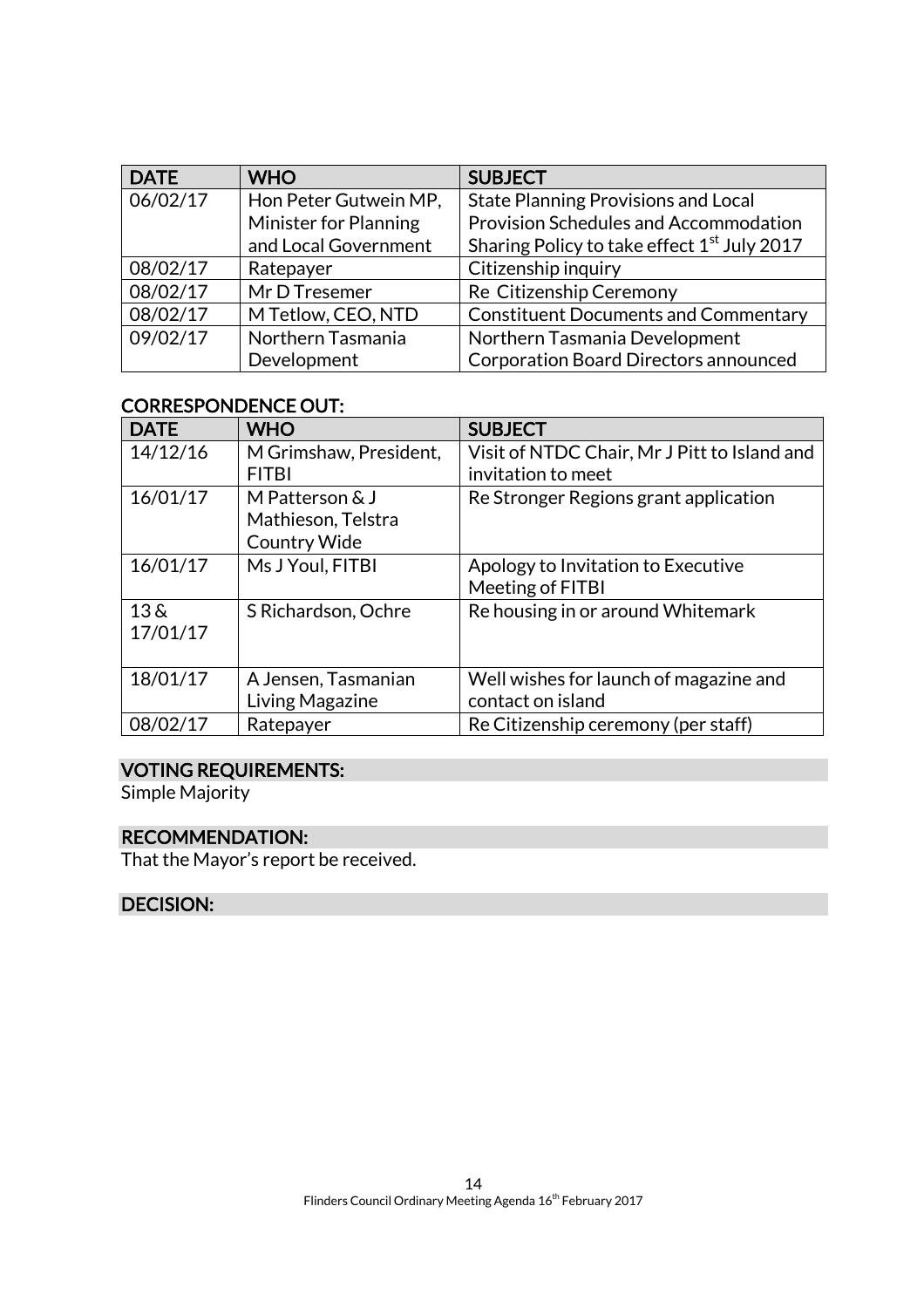# OPERATIONAL BUSINESS OF COUNCIL

### A. DEVELOPMENT SERVICES AND PLANNING APPLICATIONS

# Item A1: Development Application Report<br>File No: DSV/0300 DSV/0300 Annexure 2: Planner's Information Report – January 2017

### B. **GOVERNANCE**

| Item B1:    | Local Government of Tasmania (LGAT) General Meeting              |
|-------------|------------------------------------------------------------------|
| File No:    | <b>COU/0303</b>                                                  |
| Annexure 3: | LGAT General Meeting Agenda February 2017 (Elected Members only) |
| Annexure 4: | LGAT General Meeting Attachments (Elected Members only)          |
| Item B2:    | <b>Public Question Time - Council Meeting Policy</b>             |
| File No:    | COU/0600, AME/0900                                               |

| <i>Annexure 5:</i> | DRAFT Public Question Time - Council Meetings Policy    |
|--------------------|---------------------------------------------------------|
| Annexure 6:        | DRAFT Public Question Time - Council Meetings Procedure |

# Item B3: Councillor Resolution Report

File No: COU/0600

Annexure 7: Councillor Resolution Report February 2017

Meeting Closed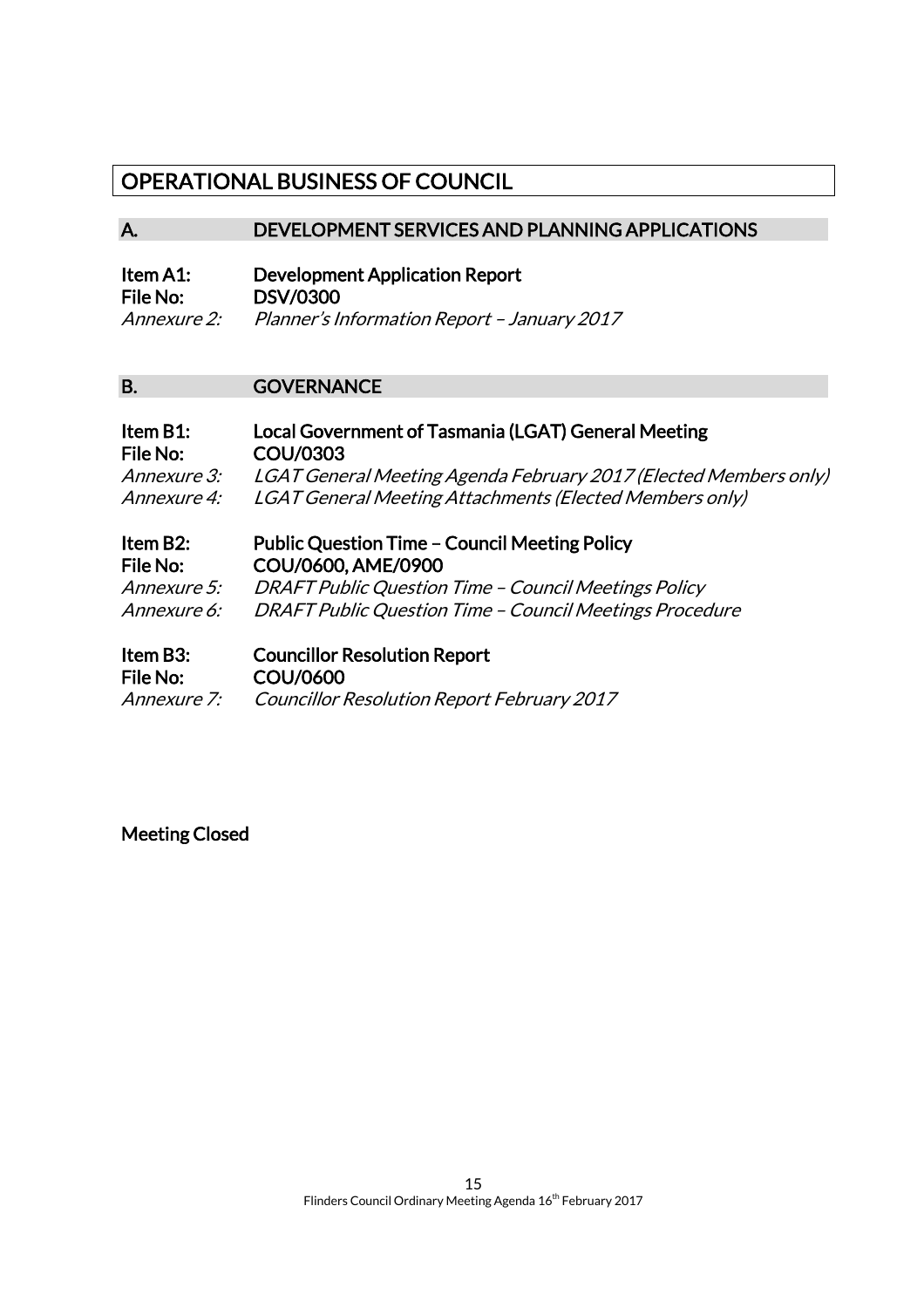# A. DEVELOPMENT SERVICES AND PLANNING APPLICATIONS

| Item A1: | <b>Development Application Report</b> |
|----------|---------------------------------------|
|----------|---------------------------------------|

| <b>ACTION</b>            | Information                                        |
|--------------------------|----------------------------------------------------|
| <b>PROPONENT</b>         | <b>Council Officer</b>                             |
| <b>OFFICER</b>           | Jacci Viney, Development Services Coordinator      |
| <b>FILE REFERENCE</b>    | DSV/0300                                           |
| <b>ASSOCIATED PAPERS</b> | Annexure 2: Planner's Information Report - January |
|                          | 2017                                               |

#### INTRODUCTION:

The purpose of this report is to provide Councillors with an update of the applications which have been dealt with by the Planning Department for the month of October as per the council motion 249.09.2015, passed at the 24th September 2015 Council Meeting.

Council has requested that the planning consultancy service (West Tamar Council) provide this detail to Council on a monthly basis.

Permitted applications are assessed under s58 of the Land Use Planning and Approvals Act 1993 and as such are not advertised nor are the applicant's details made public. Applicants retain the right to privacy having met all development and use standards applicable within the current planning scheme. Applications made under this section must be granted a permit, with or without conditions.

The numbering of applications relates to the allocation provided by the 'Regulatory Applications' (RegApps) electronic filing system. Numbers are allocated in order to Planning (DA), Building (BA) and Plumbing (PA) applications. This may mean that planning numbers are not sequential.

### PREVIOUS COUNCIL CONSIDERATION:

Some items may have been considered at meetings of Council while the remainder have been approved under delegation by the General Manager.

### OFFICER'S REPORT:

Refer to Annexure 2: Planner's Information Report – January 2017, provided by West Tamar Council.

#### VOTING REQUIREMENTS:

Simple Majority

### OFFICER'S RECOMMENDATION:

That the Planner's Information Report for January 2017 be received.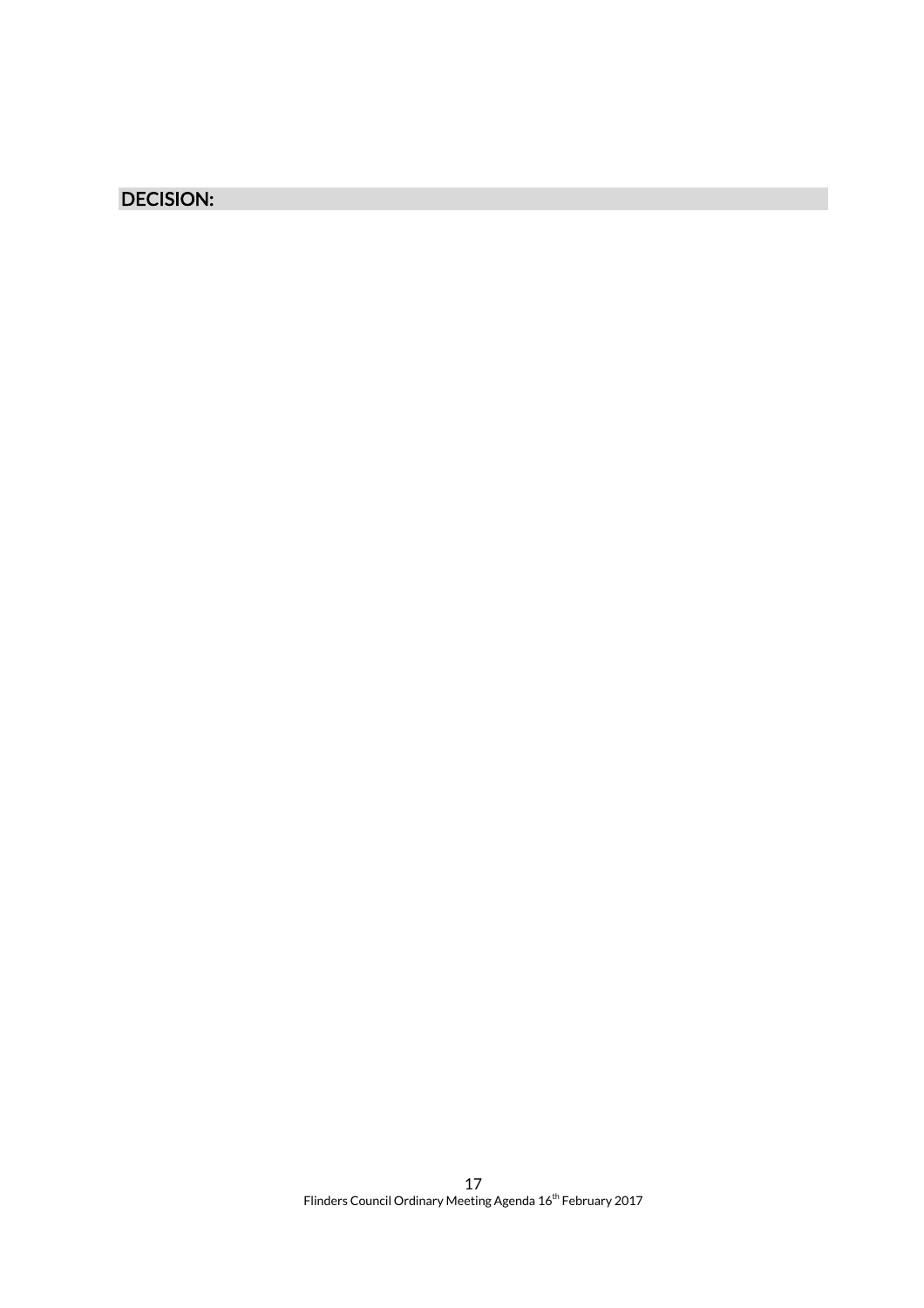# B. GOVERNANCE

### Item B1: Local Government of Tasmania (LGAT) General Meeting

| <b>ACTION</b>            | Information                                      |
|--------------------------|--------------------------------------------------|
| <b>PROPONENT</b>         | <b>Council Officer</b>                           |
| <b>OFFICER</b>           | Bill Boehm, General Manager                      |
| <b>FILE REFERENCE</b>    | COU/0303                                         |
| <b>ASSOCIATED PAPERS</b> | Annexure 3: LGAT General Meeting Agenda February |
|                          | 2017 (Elected Members only)                      |
|                          | Annexure 4: LGAT General Meeting Attachments     |
|                          | (Elected Members only)                           |

### INTRODUCTION:

The LGAT General Meeting will be held on the  $17<sup>th</sup>$  February 2017. The meeting Agenda and attachments are provided for elected members as Annexures 3 & 4.

### PREVIOUS COUNCIL CONSIDERATION:

Council considers the LGAT General Meeting Agenda at the Ordinary Council meeting prior to the LGAT General Meeting to allow Council to inform the Mayor of what position it wishes the Mayor to take in relation to voting on specific matters.

### OFFICER'S REPORT:

There are two items for decision in the LGAT General Meeting Agenda that Council needs to consider and provide direction to the Mayor in relation to voting – motions 2.1 and 2.2. The agenda and attachments can be accessed at the LGAT website through the following link:<http://www.lgat.tas.gov.au/page.aspx?u=782#e1092>

### STATUTORY REQUIREMENT:

Nil

### POLICY/STRATEGIC IMPLICATIONS:

4. Strategic, Efficient and Effective Organisation - Responding to risks and opportunities.

4.1 Remain actively engaged with internal and external stakeholders providing regional leadership.

### BUDGET AND FINANCIAL IMPLICATIONS:

No known budget implications at this time.

### RISK/LIABILITY:

Minimal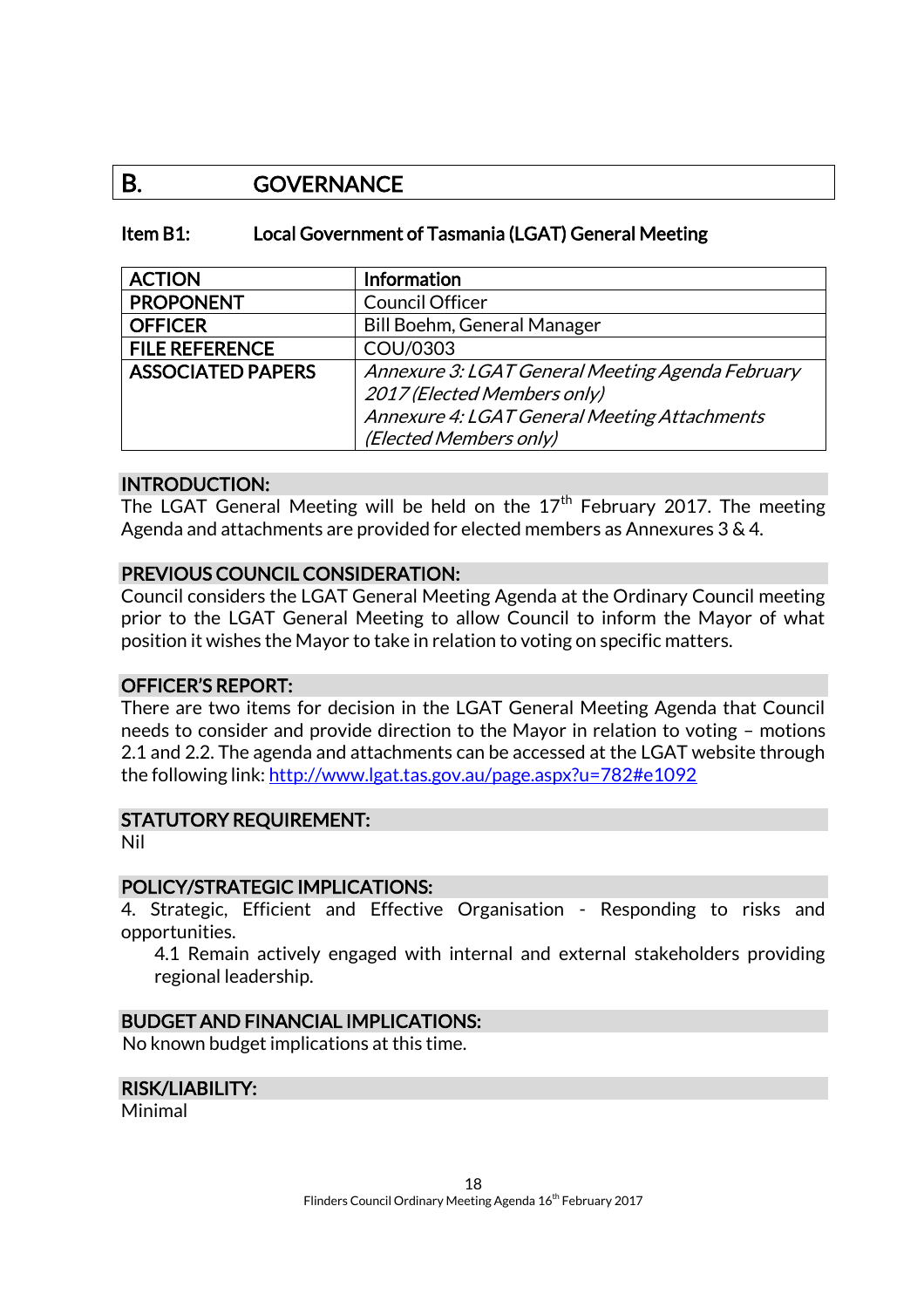# VOTING REQUIREMENTS:

Simple Majority

# OFFICER'S RECOMMENDATION:

That Council notes the 17<sup>th</sup> February 2017 Local Government of Tasmania General Meeting Agenda and attachments and provides the Mayor with direction in relation to items 2.1 and 2.2.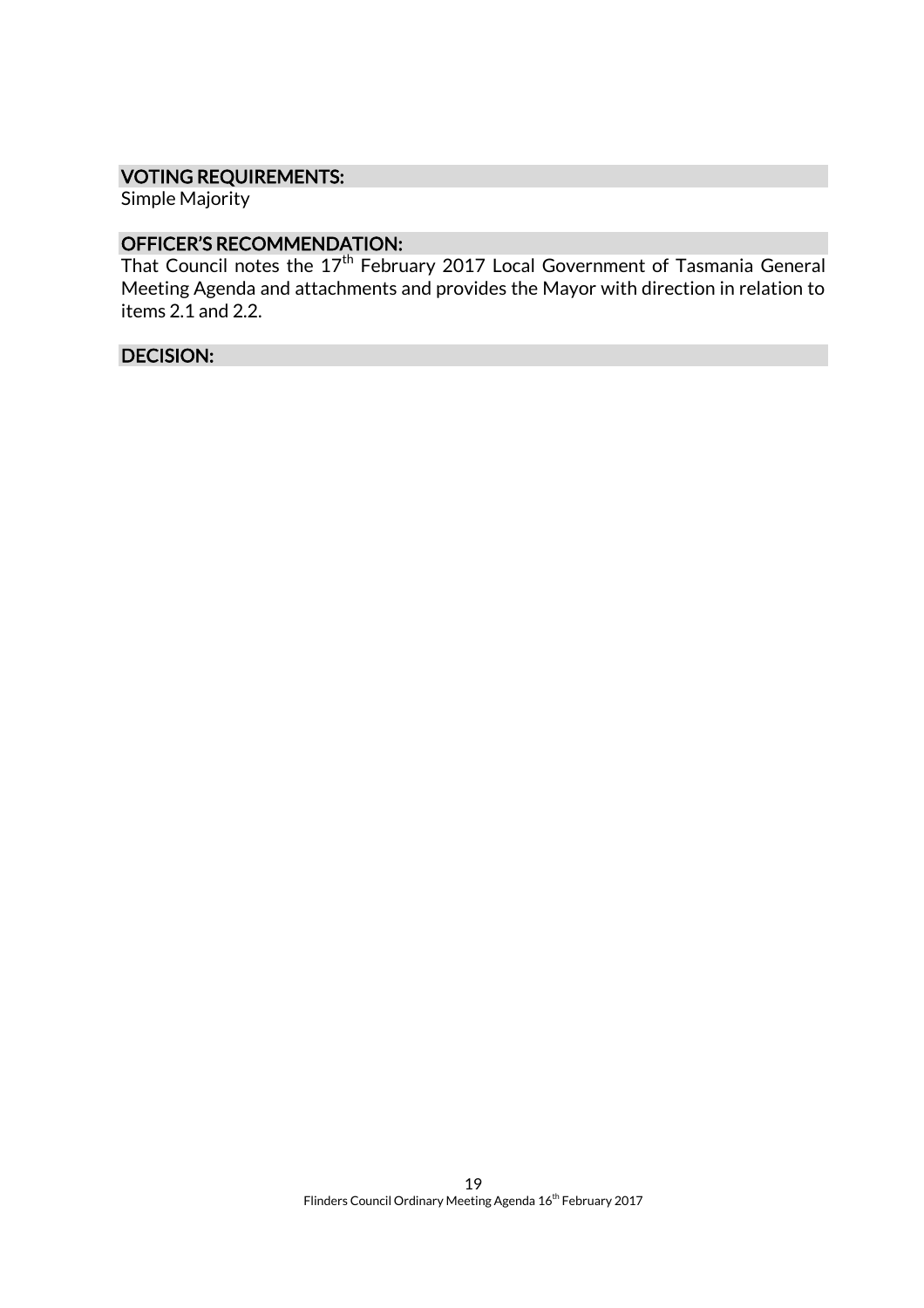| Item B2: | <b>Public Question Time - Council Meetings Policy and Procedure</b> |
|----------|---------------------------------------------------------------------|
|----------|---------------------------------------------------------------------|

| <b>ACTION</b>            | <b>Decision</b>                                  |
|--------------------------|--------------------------------------------------|
| <b>PROPONENT</b>         | Council Officer                                  |
| <b>OFFICER</b>           | Bill Boehm, General Manager                      |
| <b>FILE REFERENCE</b>    | COU/0600                                         |
| <b>ASSOCIATED PAPERS</b> | Annexure 5: DRAFT Public Question Time - Council |
|                          | <b>Meetings Policy</b>                           |
|                          | Annexure 6: DRAFT Public Question Time - Council |
|                          | <b>Meetings Procedure</b>                        |

### INTRODUCTION:

Council's Policy Manual is an important document of Council as it provides direction to Staff, Management and Councillors. Many of the policies are required by, or relate to, legislation and in most instances help manage Council's exposure to risk.

### PREVIOUS COUNCIL CONSIDERATION:

| 12 July 1994      | 157.07.94                     |
|-------------------|-------------------------------|
| 14 November 1995  | 205.11.95                     |
| 13 December 2001  | 301.12.01                     |
| 13 February 2003  | 127.02.03                     |
| 08 September 2005 | 540.09.05                     |
| 13 October 2005   | 601.10.05                     |
| 20 May 2010       | 133.05.10                     |
| 19 January 2012   | 18.01.2012                    |
| Council Workshop  | 2 <sup>nd</sup> February 2017 |
|                   |                               |

### OFFICER'S REPORT:

Council has a policy that states that policies should be reviewed at least every four (4) years by the then elected members.

The Public Question Time – Council Meetings Policy has been reviewed and updated. In keeping with best practice, the policy has been fine-tuned and a separate procedure has been developed that provides the guidelines by which the policy is to be executed.

# STATUTORY REQUIREMENT:

Local Government Act 1993 Local Government (Meeting Procedures) Regulations 2015

# POLICY/STRATEGIC IMPLICATIONS:

4. Strategic, Efficient and Effective Organisation - Responding to risks and opportunities.

4.3 Ensure Council meets its statutory obligations and manages corporate and community risk.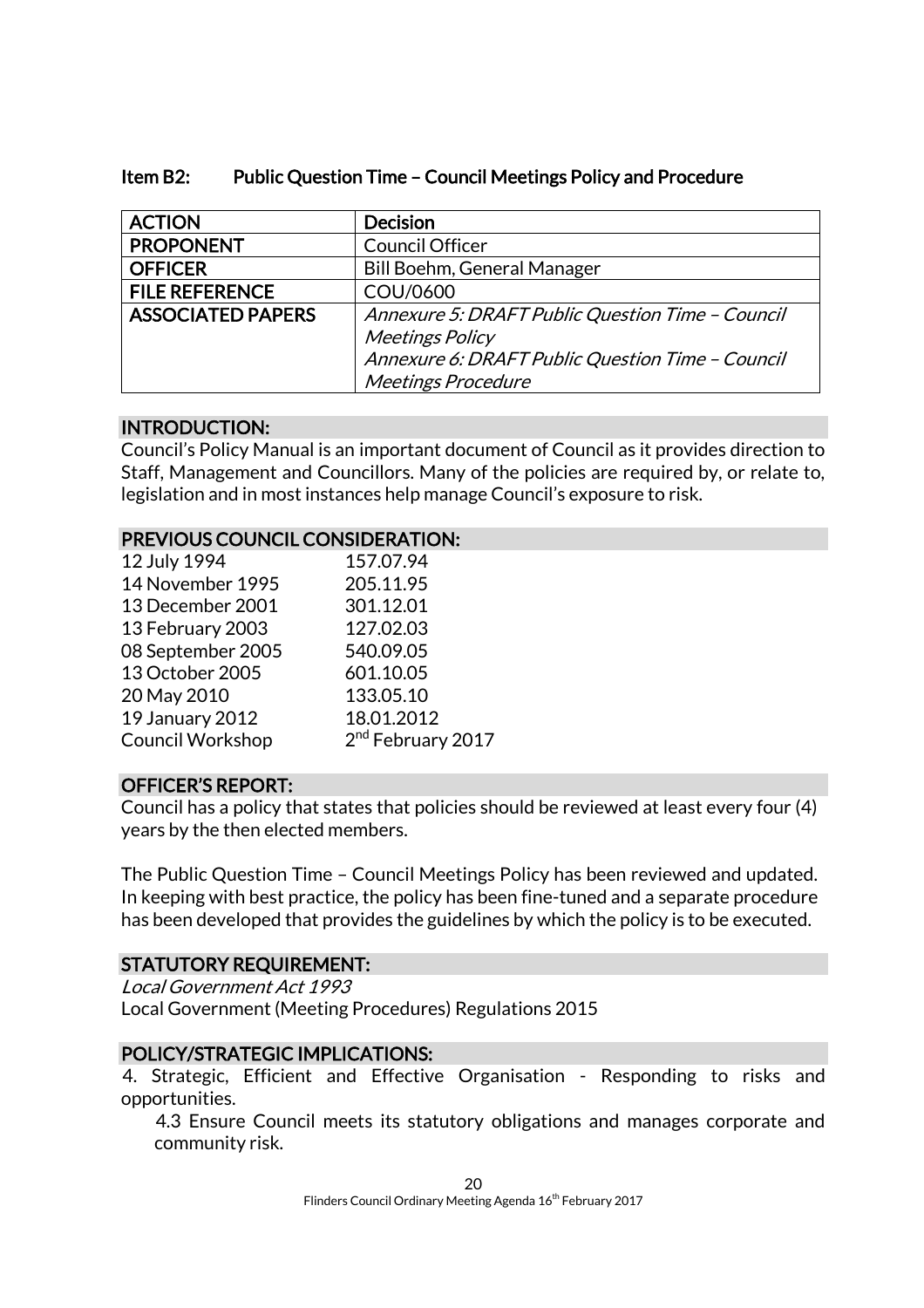4.3.9 Maintain Council's Policy Manual and Instrument of Delegation

4.4 Drive continuous improvement through a focus on customer service, community engagement, efficient systems and processes, innovation, capacity building and workforce development.

### RISK/LIABILITY/COMMUNITY BENEFIT:

Adoption of this policy and ensuring that Management, Staff and Councillors are aware of and follow this policy will help increase the opportunity for formal access to the processes of Council, and reduce the risk to Council of adverse public perception of lack of transparency.

#### VOTING REQUIREMENTS:

Simple Majority

#### OFFICER'S RECOMMENDATION:

That Council adopts the Public Question Time – Council Meetings Policy and Procedure and allows them to lay on the table for 28 days for public comment.